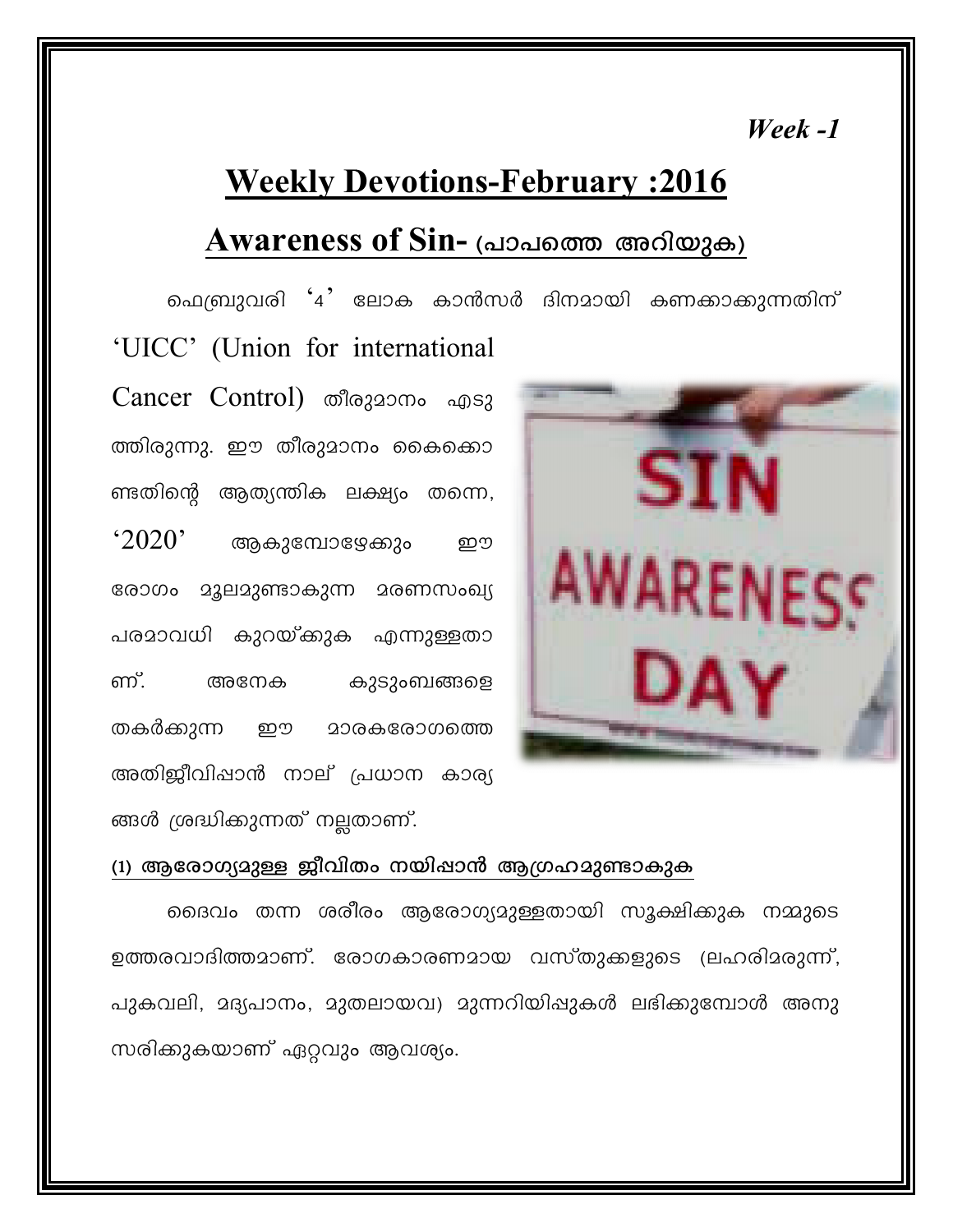#### (2) രോഗ നിർണ്ണയം നടത്തുക



കുടിയും ജനത്തെ അറിയിക്കുന്നുണ്ട്. ശരീരത്തെക്കുറിച്ച് ശ്രദ്ധയുള്ളവർ കാലതാമസം വരുത്തതെ ശ്രദ്ധിക്കുന്നു.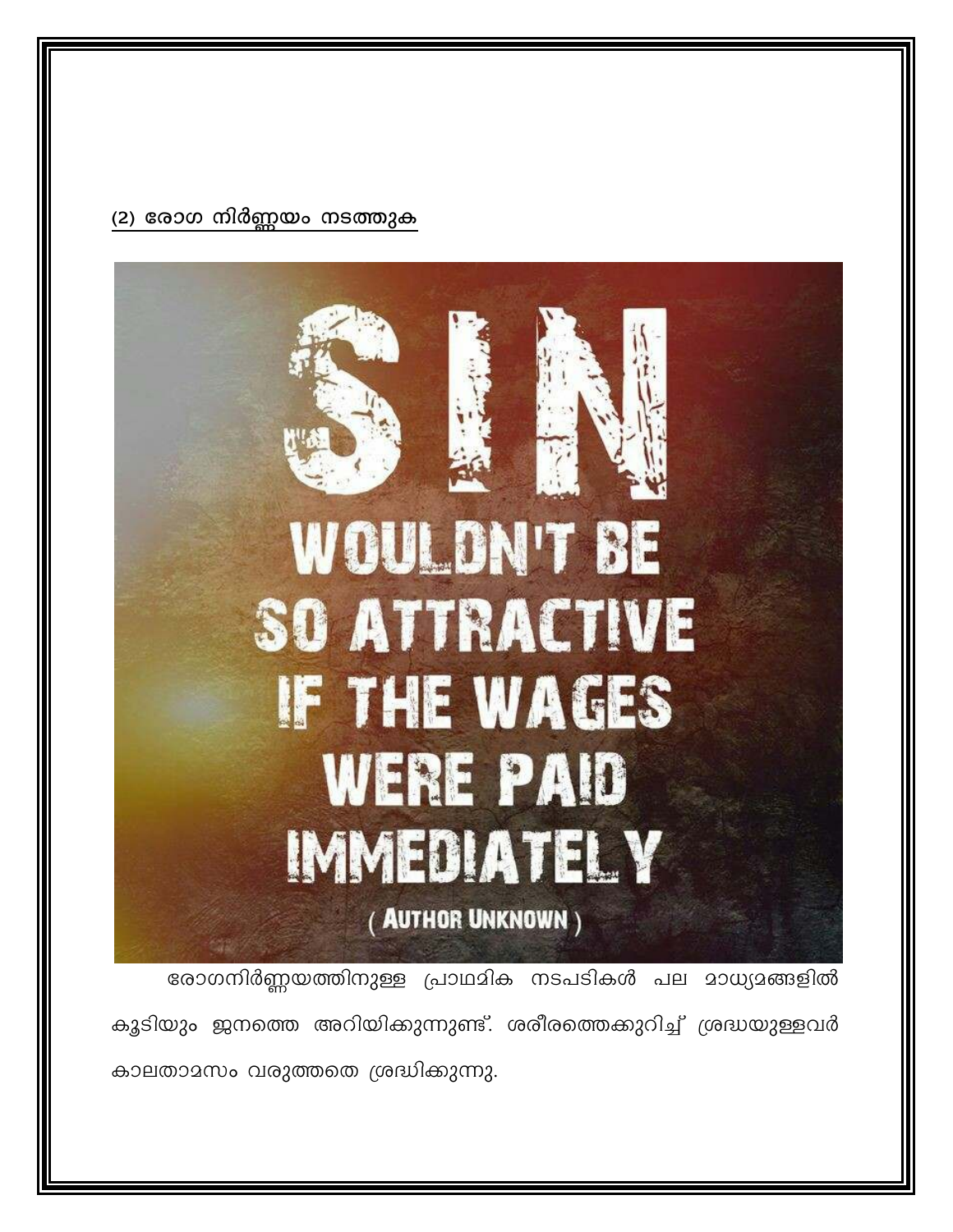#### (3) പരിഹാരമാർഗ്ഗം സ്വീകരിക്കണം

രോഗലക്ഷണം കണ്ടെത്തിയാൽ, പരിഹാരത്തിന് എത്തേണ്ടിടത്ത് എത്തുവാൻ മറക്കരുത്.

#### (4) സ്വയം ജീവിതത്തെ നശിഷിക്കരുത്.

ദുശ്ശീലങ്ങൾ ഒഴിവാകി, നല്ല ശീലങ്ങൾ സ്വീകരിച്ച് ചിട്ടയോടെ ജീവി ക്കുന്നവർക്ക് ഉയർച്ച ഉണ്ടാകുന്നു. മറ്റുള്ളവരുടെ ജീവിതത്തെയും ഔന്നി ത്യത്തിലേക്ക് നയിക്കുവാൻ സഹായിച്ചാൽ സമൂഹത്തിനും മാറ്റം ഉണ്ടാ കുന്നു.

കാൻസർ പോലെയാണ് പാപജീവിതവും മനുഷ്യനെ തകർക്കുന്നത്. അസൂയയോ അസ്ഥികൾക്ക് ദ്രവത്വം എന്ന് സദൃ:(14:30) ൽ കാണുന്നു. അസൂയ എന്ന രോഗം നമ്മിൽ തുടങ്ങുന്നത് മറ്റുള്ളവരുടെ നന്മ കണ്ണിന് പിടിക്കാതെ വരുമ്പോഴാണ്. എന്നാൽ അതിനു പകരം മറ്റുള്ളവരുടെ നന്മ യിൽ സന്തോഷിച്ചാൽ ശാന്തമനസ്സുള്ളവരായിത്തീരുകയും, മാനസീക ലഭിക്കുകയും ചെയ്യുന്നു. പാപവഴിയിൽ സന്തോഷം എത്തുന്നതിന്റെ മറ്റൊരു പ്രധാന കാരണം അഹിതമാർഗ്ഗങ്ങളിലൂടെ സുഖലോലുപരായി ജീവിക്കുവാനുള്ള താല്പര്യമാണ്. ഇവർ യാത്ര ചെയ്യുന്ന വഴി യഹോവ വെറുക്കുന്നു. അതിനാൽ മരണവഴി ഉപേക്ഷിച്ച് ജീവാർത്ഥമായ ശാസന കേട്ട്, അനുസരിക്കുക.

ചിലർ യേശുവിന്റെ അടുക്കൽ കിടക്കദേൽ കിടക്കുന്ന ഒരു പക്ഷവാ തക്കാരനെ കൊണ്ടു വന്നു. കൊണ്ടുവന്നവരുടെ വിശ്വാസം കണ്ട് യേശു പറഞ്ഞു ''ധൈര്യമായിരിക്ക, നിന്റെ പാപം മോചിച്ച് തന്നിരിക്കുന്നു.''